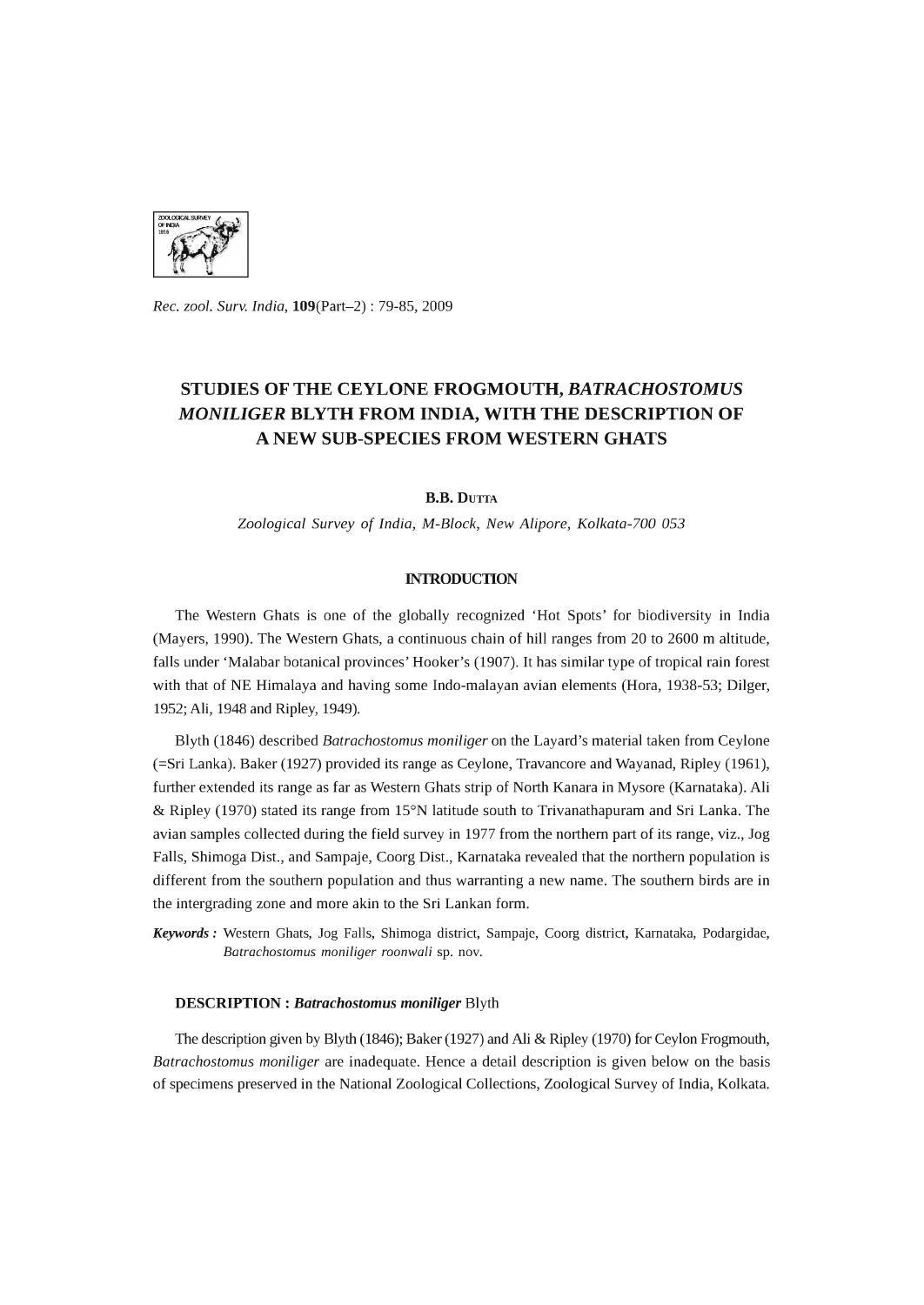## **MATERIAL EXAMINED OF NOMINATE SPECIES**

| <b>Crown</b>        | : In male, feathers are vermiculated dark with apical black spot edged with white,<br>spots many. In female, feathers are finely vermiculated chestnut with apical<br>black spot edged with rufous, spots few.                                                                                                          |
|---------------------|-------------------------------------------------------------------------------------------------------------------------------------------------------------------------------------------------------------------------------------------------------------------------------------------------------------------------|
| <b>Back</b>         | : In male, feathers are mottled dark brown having lanceroate crescent, tips pale.<br>In female, feathers are mottled chestnut having pure chestnut terminal part with<br>a crescent of black sub-apical spot, tip well pronounced pale chestnut; in lower<br>back spots are obsolete or absent.                         |
| <b>Scapulars</b>    | : In male, feathers are grey and white finely vermiculated with apical semi lunar<br>rufous spot followed by a crescent of black spot with a minute white tip. In<br>female, feathers are vermiculated rufous with a white apical spot followed by a<br>thin black crescent.                                            |
| <b>Wing</b>         | : In male, primaries are dark brown but outer web distinctly barred with white and<br>rufous spots joining outward. Inner secondaries as in scapulars, outermost<br>quills leaning to primaries, exposed part well mottled, all secondary quills have<br>a triangular black tip.                                        |
|                     | In female are primaries dark brown but outerweb ruflus with indistinct bars.<br>Secondaries vermiculated rufous with white tip having black marking behind,<br>outerwing pale terminal part.                                                                                                                            |
| <b>Underwing</b>    | : Pale fulvous in both male and female but marked by very faint black bars in<br>male and clouded with brown in female.                                                                                                                                                                                                 |
| <b>Wing coverts</b> | : Heavily mottled, on secondaries a bold white spot on the outer web followed<br>by a black apical tip; the coverts in female are chestnut but having similar spots<br>as in male.                                                                                                                                      |
| <b>Back</b>         | : In male, feathers are dark brown heavily mottled with a lancerotae black apical<br>spot margined by chestnut crescent behind, tip pale rufous. In female, feathers<br>are finely mottled chestnuts having pure chestnut terminal part with a black sub<br>apical crescent spots are obsolete or absent on lower back. |
| Tail                | : In male, feathers are heavily mottled brown with paler bands of mottled gray<br>and white lined by wavy black lines well marked behind, a sub apical black bar<br>and rufous tip.                                                                                                                                     |
|                     | In female feathers are mottled chestnut, pale band indistinct thoughtout the<br>black lining behind well defined, tips rufous followed by a black band.                                                                                                                                                                 |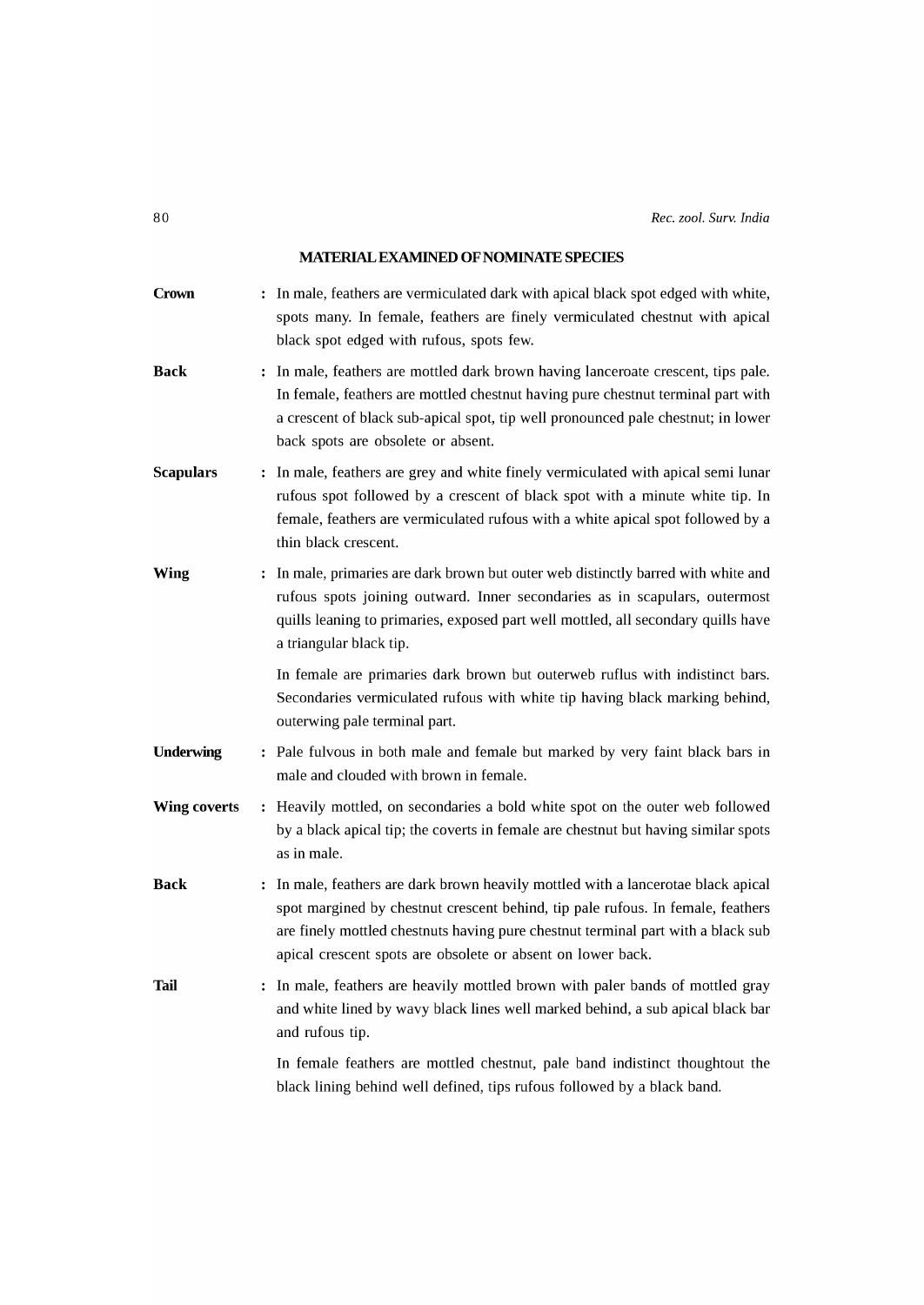|                    | Chin and throat: In male, pale brown those on throat feathers having a black spot following the<br>white tip. In female, feathers are chestnut having similar spots on throat as in<br>male but white is replaced by rufous at tip. |
|--------------------|-------------------------------------------------------------------------------------------------------------------------------------------------------------------------------------------------------------------------------------|
| <b>Throat band</b> | : In male, feathers are having a bold white spot towards tip and margined by<br>black sharply pronounced behind, but in female, the anterior black margin is<br>absent.                                                             |
| <b>Breast</b>      | In male, breast feathers mottled brown but those on lower breast having similar<br>spots like throat band forming the breast band, few lanleolate black spots on<br>sides grading into feathers with white spot.                    |
|                    | In female, upper breast is mottled chestnut, lower breast well spotted, feathers<br>having white apical spots well marked by black margins, more pronounced<br>basally, forming the second band.                                    |
| <b>Abdomen</b>     | In male mottled white with large white spot apically.<br>$\ddot{\cdot}$                                                                                                                                                             |
|                    | In female, feathers mottled rufous brown with large white spots well marked by<br>black on the base of the white spot.                                                                                                              |
| <b>Vent</b>        | : In male, pale fulvous with white spots and faint black lines showing up as faint<br>bars. In female, rufous feathers having white spots with well marked black basal<br>margin.                                                   |
| <b>Sides</b>       | : Correspond to that in male and female abdomens.                                                                                                                                                                                   |

#### **DISTRIBUTION OF NOMINATE SPECIES**

The Western Ghats from c. 15°N, Kana'ra dist. (Mysore) south to the Thiruvanandhapurum dist. (Kerala) up to c. 1200 m; Ceylon, throughout the forest areas up to c. 1800 m. (Ali & Ripley 1970).

*Study area* : Chatterjee (1940), classified the Western Ghats **in** four broad phytogeographic regions. The present study area falls **in** the "River Kalinadi to Coorg" which included part of Karnataka. This region consists of valleys surrounded by deep gorges 3-S km. across and 300 m. deep and lies within 12°2S'-14°1S'N and 74°3S-7S'E. The area has thick and dense Moist Evergreen Forest. Major rivers are Sharavati, Tunga and Bhadra. The area is further thickly covered with trees where the undergrowth is profuse and trangled with twinners and climbers and very much swampy, damp **in** nature and surrounded by a couple of streams and nullas.

*Materials and Methods:* All the material, 2r, 2E, were collected from Vanathipuram, Madurai district, and Bana Thirtham, Tirunelveli district of Tamil N adu. All were preserved and deposited **in**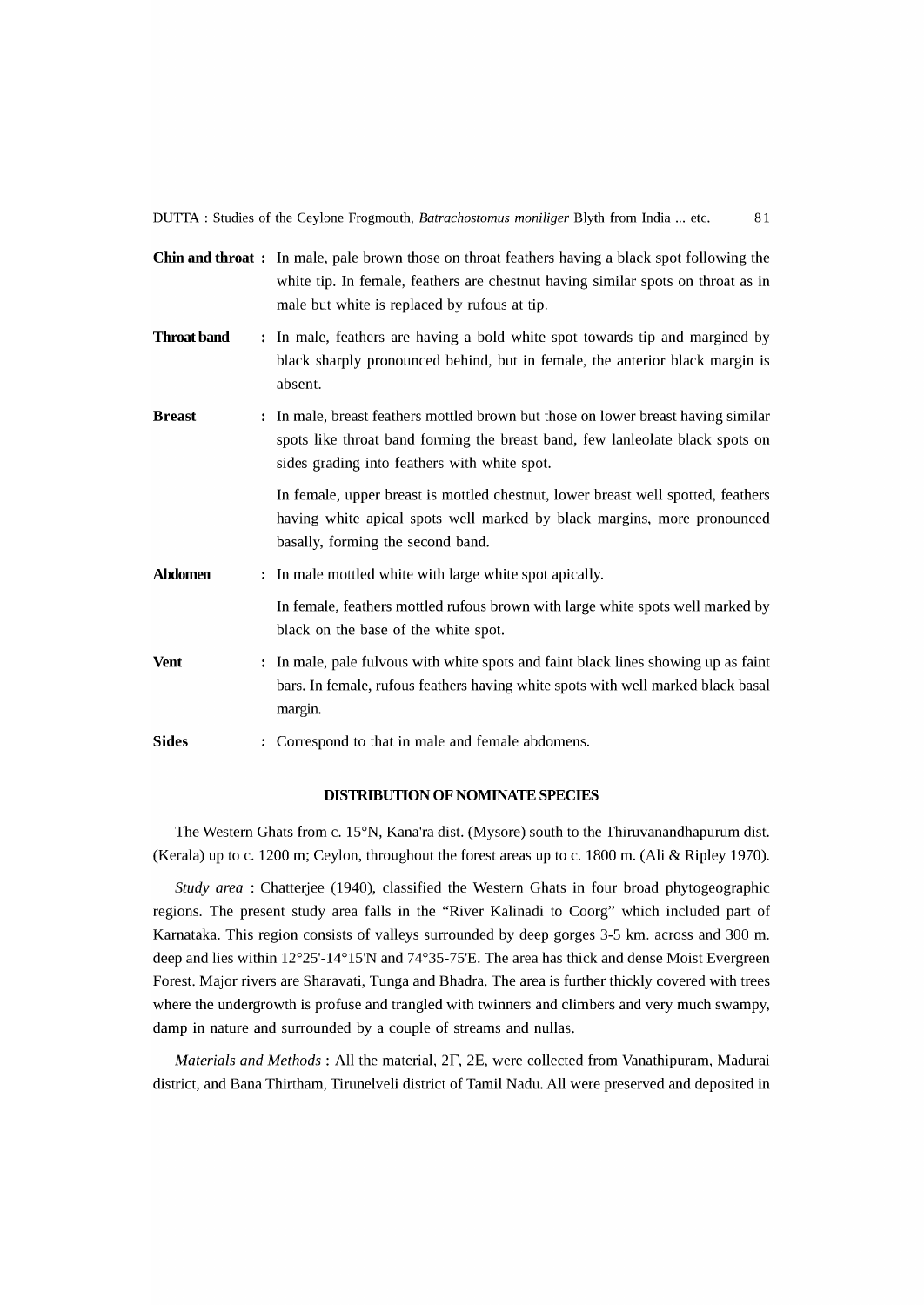the National Zoological collections, Zoological Survey of India, Kolkata. Comparative studies of morphometric characters and comparison of other biodatas were made as per standarision adopted by Baker (1927) and Ali & Ripley (1970).

*Abbreviations:* Reg. No. : Register Number; ZSI : Zoological Survey of India.

# Order CAPRIMULGIFORMES

### Family PODARGIDAE

#### *Batrachostomus moniliger roonwali* new subspecies

*Type Locality:* Jog Falls, Shimoga District, Karnataka, India.

*Holo-Type:* ZSI Reg. No. 40208; Adult Male; Collected by Dr. V. C. Agrawal on 21 Jan 1977 from Jog (=Jog Falls), Shimoga District, Karnataka, India.

*Para-Types:* ZSI Reg. No. 40207; Adult Female; taken on 15 Jan. 1977, other details as in the Holotype. ZSI Reg. No. 40209; Sub-adult Male; taken on 3 Feb. 1977 from Sampaje, Coorg District, Karnataka, collector Dr. V. C. Agrawal. Other comperative material: ZSI Reg. No. 40201; Adult Female; taken on 25 Feb. 1986m ZSI Reg. No. 40211; Adult Male taken on 27 Feb. 1986, both taken from Vanathiparai, Madurai District, Tamil Nadu. ZSI Reg. No. 39128; Adult Male taken on 17 Sep 1992 from Bana Thirtham, Tirunelveli District, Tamil Nadu; all collected by S. S. Saha. Repository, Zoological Survey of India, Kolkata.

#### *Key to the subspecies* of *Batrachostomus moniliger Blyth*

#### **Male**

| Female |  |
|--------|--|
|        |  |
|        |  |

#### **DESCRIPTION**

*Male* : General colour above heavily spotted dark speckled brown. A conspicuous whitish collar and an oblique pale grey patch along the inner wing and scapulars, tail barred. Under parts brown much paler than above, having heavily spotted breast with double bands, one on lower throat and the other on lower breast, the latter extending along the sides. Abdomen lighter with fulvous bold spots, each with wavy dark brown lines. Head heavily spotted, each mottled feather has a sub-apical black spot margined by apical fulvous tip. Lower neck warmer, followed by the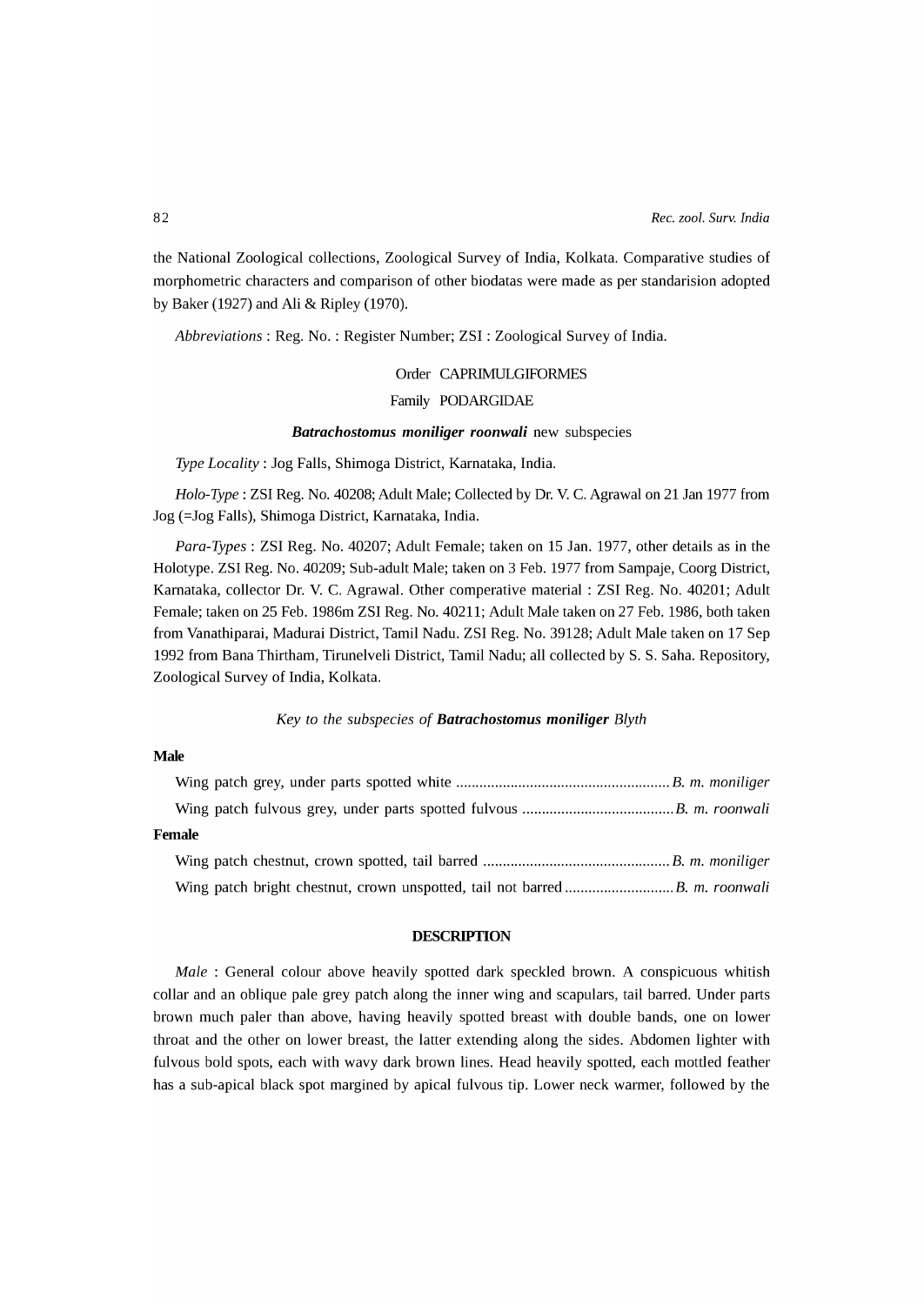collar band. Each feather of the collar band has a terminal black spot and a subterminal whitish bar, margined by a thin black band. Back vermiculated dark brown, splattered with black and chestnut markings. Tail with alternate bands of light and dark brown, the light band margined by black, well marked distally; tip pale fulvous.

*Female:* General colour above very finely vermiculated chestnut. A white collar and the oblique pale patch on the wing is replaced by pale chestnut feathers, having black and white spottings on tip; spotting absent on inner scapulars. Under parts paler than above. Throat band not so conspicuous as in male. Abdomen paler than breast but heavily spotted, spots are on the outer web of terminal part of the feather.

*Sub adult Male:* An admixture of male and female plumage. General colour like female but dark and light spottings as of male, complete with wing patch, collar, bands, and tailbars. Tail has bands but vermiculated and with more solid apical black markings.

*Distribution:* Southern Western Ghats strip from about Jog Falls, Shimoga Dist., and Sampaje, Coorg Dist. Karnataka. The distribution of nominate subspecies *moniliger* would be from Madurai district down to Tirunelveli district of Tamil Nadu barring the zone from Coorg south to Madurai being the intergrading zone of two population.

*Etimology* : The name *roonwali* has been given as my homage to Late Dr. M. L. Roonwal ex-Director of Zoological Survey of India and ex-vice-Chancellor of Jodhpur University who substantially contributed to Zoology.

*Discussion/Museum diagnosis:* Comparison of diagnosis characters of both B. m. *roonwali* sp. nov. and B. m. *moniliger* Blyth.

#### **Male**

#### **Ventral View**

- 01. Black drops on the lower breast and upper abdomen are more in roonwali than in moniliger.
- 02. (i) Feathers of the abdomen and vent are chestnut brown with broad black crescent marking in *roonwali.* 
	- (ii) Feathers largely light brown with bold white drops together with faint blackish brown minute spots sometime forming broken lines in *moniliger.*

#### **Dorsal view**

- 01. Colour of tail feathers is more saturated in *roonwali* than *moniliger.*
- 02. Brownish white bare on tail are boldly edged with black is roonwali and fainting edged with black in *moniliger.*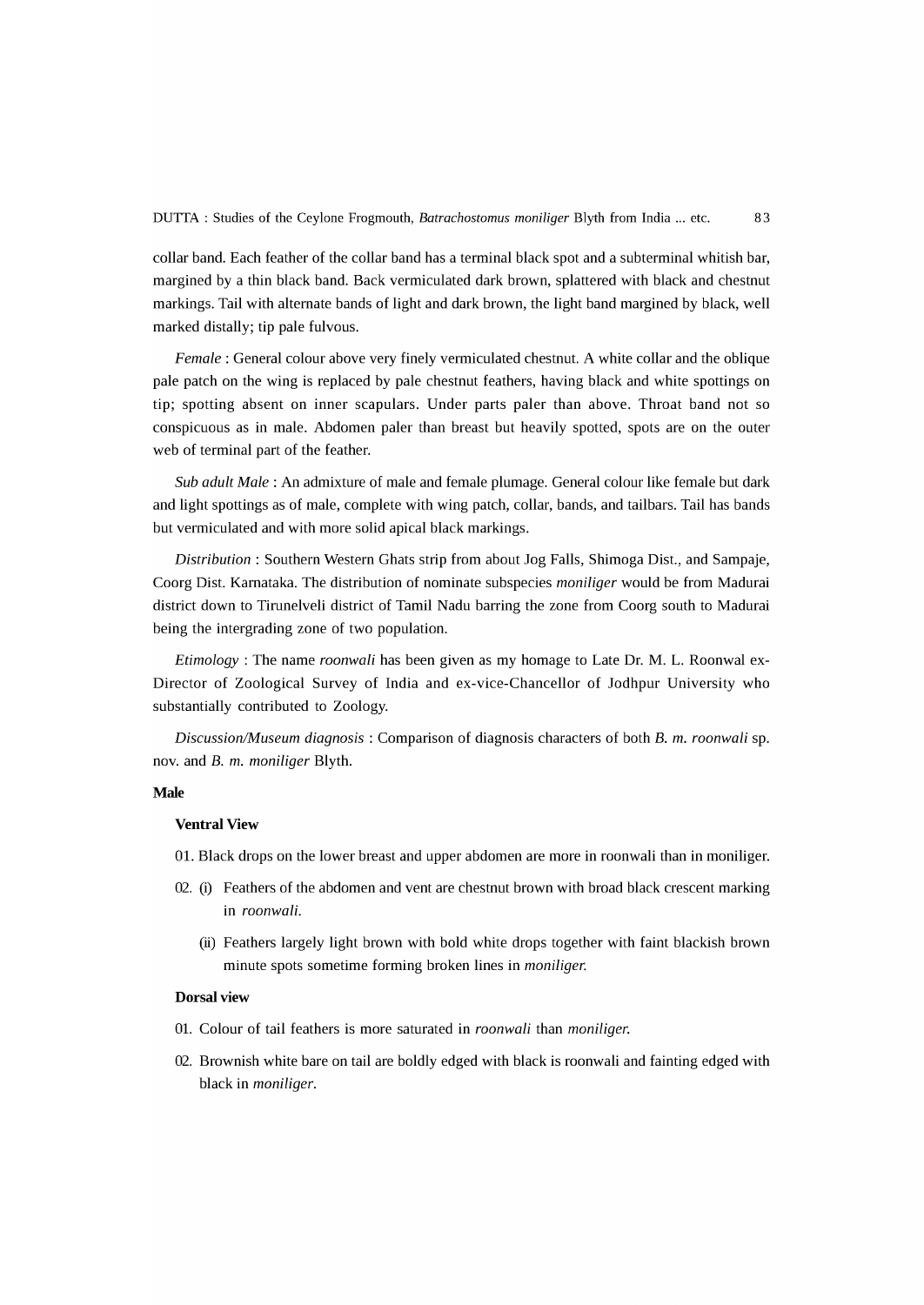#### **Female**

#### **Ventral view**

01. Bold white drops on abdomen and vent are more in *moniliger* than in *roonwali.* 

#### **Dorsal view**

- 01. Whole crown with black spots and are more in fore crown in *moniliger* and absolutely no black spot on the crown in *roonwali.*
- 02. Entire tail feathers with thin transverse black bars in moniliger and no such black bars on tail in *roonwali.*
- 03. Bold white drops edged with black on the scapular region are more in moniliger and one or no spots 1 *roonwali.*

#### **Dorsal view:**

- 0.1 Whole crown with black spots and are more in fore crown in *moniliger* and absolutely no black spot on the crown in *roonwali.*
- 02. Entire tail feathers with then transverse black bars in moniliger and no such black bars on tail in *roonwali.*
- 03. Bold white drops edged with black on the scapular region are more in moniliger and one or no spots 1 *roonwali.*

*B.m. roonwali produces a loud guttural rapid series of note like. "Toro............. Toro.............. Toro* ............... Toro ................... repeated monotonously every two seconds against a soft "Kooroo ..... . Kooroo ............. " or a fairly louo liquid chuckle ahwoo repeated monotonously every 2 or 3 seconds (Ali) by *B.m. moniliger.* 

**Table-I.** Morphometric measurements (in mm) of B. m. *roonwali* (Holotype and Paratype) and B. m. *moniliger.* 

| <b>Body parts</b> | B. m. roonwali | B. m. moniliger  |               |  |
|-------------------|----------------|------------------|---------------|--|
|                   | Holotype       | <b>Paratypes</b> |               |  |
| Wing              | $120+$         | $125 - 120$      | 124, 122, 122 |  |
| Tail              | 116            | 110-103          | 115, 110, 110 |  |
| Tarsus            | 15.5           | 14.5–14.5        | 14.5(2), 13   |  |
| Bill (from skull) | 21.5           | $21.6 - 21.0$    | 21, 21        |  |
| Bill (from gape)  | 33.6           | $32 - 33.6$      | 34, 32.5, 32  |  |